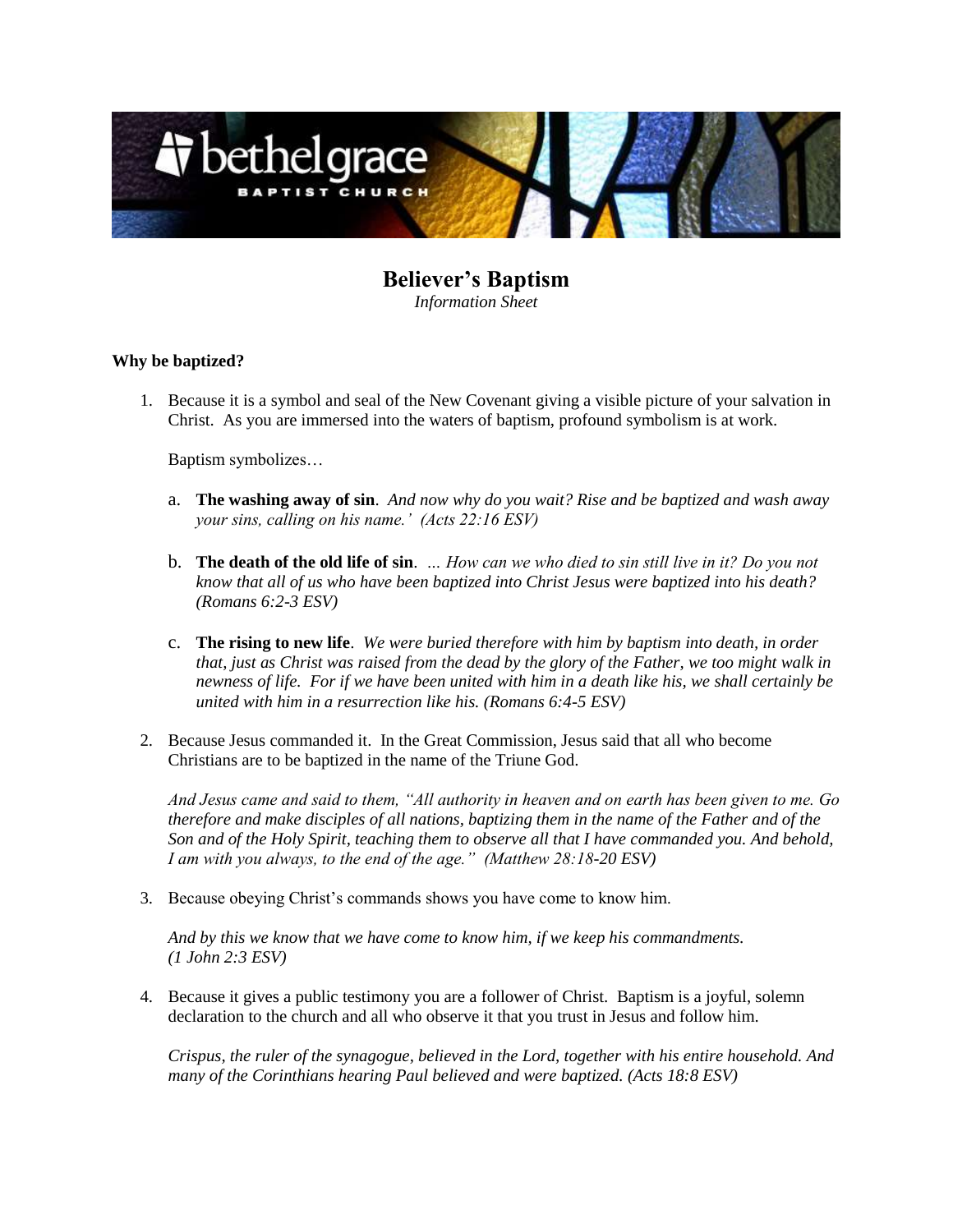### **Is baptism necessary for salvation?**

1. Baptism does not make you a Christian, but it is a public statement that you have become a follower of Christ. Baptism does not save you. Only the atoning work of Christ saves you as you enter into that gracious salvation by faith.

*Therefore, since we have been justified by faith, we have peace with God through our Lord Jesus Christ. Through him we have also obtained access by faith into this grace in which we stand, and we rejoice in hope of the glory of God. (Romans 5:1-2 ESV)*

2. While baptism does not save, all those who are saved must be baptized. Along with the Lord's Supper, it is a sign of the New Covenant in Christ. Baptism is like a wedding ring. It is the outward symbol of the faith and commitment already made in your heart.

## **How are we to be baptized?**

- 1. We are to be baptized by being immersed in water.
- 2. The Greek word, "baptizo," literally means "to dip," or "to immerse." In New Testament times, the word was also used to describe the immersion of fabric into dye to change its color. Immersion symbolizes our being plunged into Christ and his salvation.
- 3. Immersion is the best way to portray a burial and resurrection. As the person being baptized goes under water, he is identifying himself with the death and burial of Christ. As he comes up out of the water, he is identifying himself with the resurrection and new life of Christ.

*In him also you were circumcised with a circumcision made without hands, by putting off the body of the flesh, by the circumcision of Christ, having been buried with him in baptism, in which you were also raised with him through faith in the powerful working of God, who raised him from the dead. (Colossians 2:11-12 ESV)*

## **Who should be baptized?**

1. Every person who has believed in Christ should be baptized.

*But when they believed Philip as he preached good news about the kingdom of God and the name of Jesus Christ, they were baptized, both men and women. (Acts 8:12 ESV)*

- 2. The one requirement for baptism is genuine belief in Christ. We do not baptize children until they are old enough to understand and believe in Christ's work of salvation. All children baptized at Bethel Grace, like adults, must first provide a testimony of faith and accurate understanding of the Gospel.
- 3. Prepare to be baptized as soon as you have believed. You shouldn't delay!

*So those who received his word were baptized, and there were added that day about three thousand souls. (Acts 2:41 ESV)*